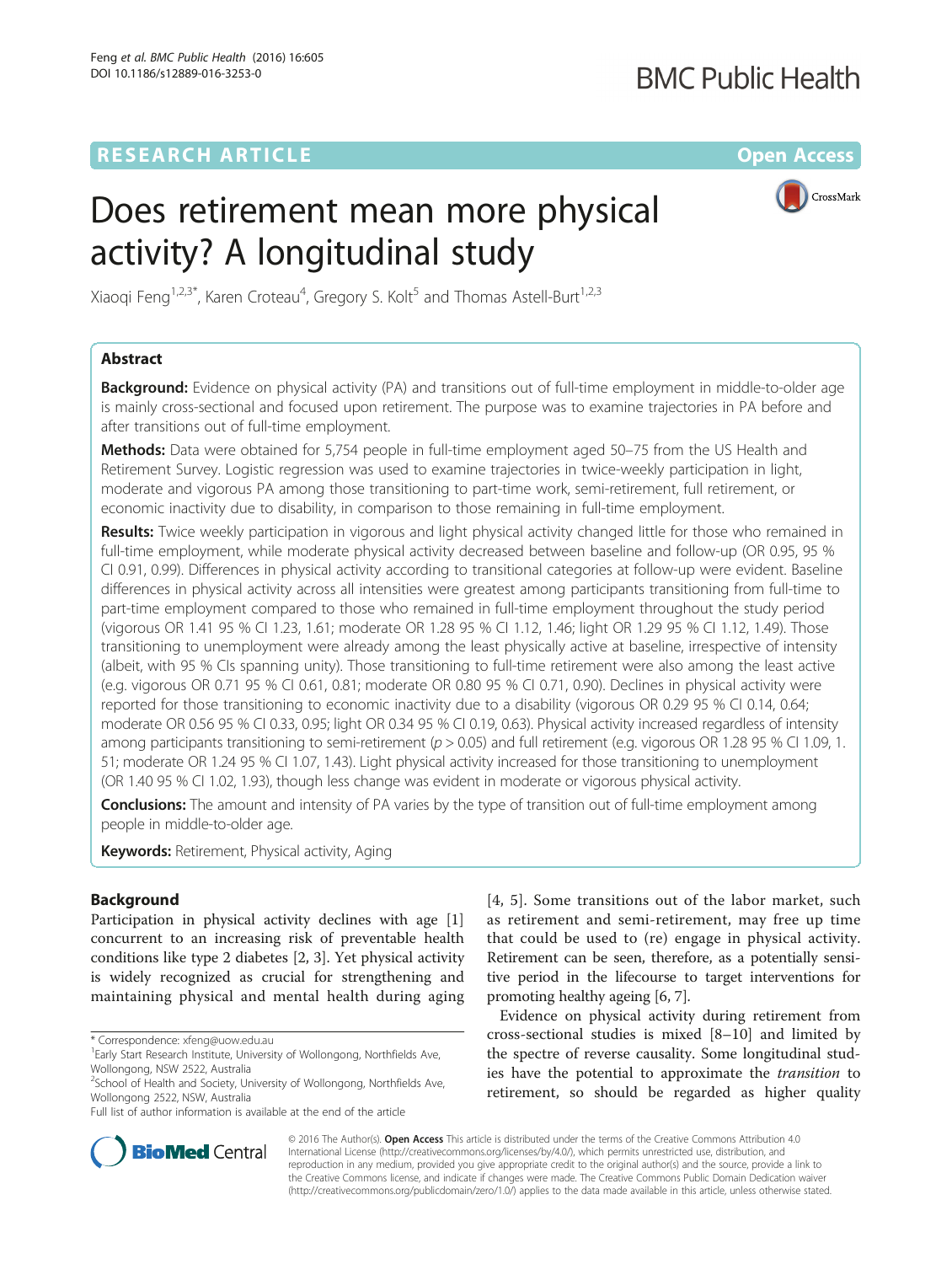evidence [\[11](#page-6-0)–[18\]](#page-6-0). Of the longitudinal studies, some have attempted to isolate the impact of retirement on leisuretime physical activity specifically (e.g. [\[12](#page-6-0), [16\]](#page-6-0)). Others have investigated whether trajectories in physical activity across retirement vary by indicators of socioeconomic circumstances (e.g. [[11\]](#page-6-0)). Findings remain equivocal, however, providing no firm answer on how retirement affects participation in physical activity.

Importantly, most studies focus upon the transition from employment to retirement per se, but differences in physical activity are likely between full retirees and those who retain a level of part-time employment, semiretired, or become economically inactive due to disability. These differences may not only manifest in terms of frequency of participation, but also in terms of how intense the physical activity is. Prior research has shown that higher intensity physical activity (e.g. jogging) accrues more health benefits than less vigorous forms of recreation (e.g. gentle swimming). It is unknown to what extent transitions out of the labor market influence participation in different intensities of physical activity, but this knowledge is of public health interest.

Accordingly, the purpose of this longitudinal study was to examine participation in different intensities of physical activity among people transitioning out of fulltime employment to different forms of retirement, while also accounting for transitions to unemployment, parttime work, or disability status.

## Method

## Data

Data on physical activity among people transitioning out of full-time employment aged 50 to 70 years were extracted from the US Health and Retirement Survey (HRS) [\[19\]](#page-6-0). The HRS is a representative source of longitudinal data collected bi-annually, with initial surveys conducted in each member's home and follow-up interviews mainly by telephone. A multi-stage area probability sample design was implemented with four distinct selection stages. The first stage of sampling involved

probability proportionate to size selection of US Metropolitan Statistical Areas (MSAs) and non-MSA counties. Second, area segments within each of the sampled MSA and non-MSA counties were selected. Third, a systematic selection of housing units were obtained from a complete listing of all housing units physically located within each area segment. Finally, housing units were selected. Oversamples were obtained of Blacks, Hispanics and residents of the state of Florida. Further details on sampling are available online [[19](#page-6-0)]. Participation rates in follow-up surveys were very high (between 92 and 95 %). The HRS was approved by the University of Michigan's Health Sciences Human Subjects Committee, sponsored by the National Institute on Aging (grant number NIA U01AG009740) and is conducted by the University of Michigan. Our study made use of the deidentified publically available data file prepared by the RAND Center for the Study of Aging.

## Sample

Transition out of full-time employment and potential change in physical activity was assessed using a pre-post design with survey responses from participants in fulltime employment in 2004, 2006 and 2008 hereafter referred to as 'baseline' (Fig. 1). The sample was restricted to participants aged 50 to 70, spanning the national retirement age of 65y. Participants could contribute to multiple waves of data collection. This resulted in an overall sample of 5,754 people and 24,224 person-years (the total number of observations in the sample at baseline and follow-up).

## Physical activity

Baseline members appearing in the consecutive survey (i.e. 2004 to 2006, 2006 to 2008, 2008 to 2010) were asked identical questions on leisure-time and workrelated 'vigorous', 'moderate', and 'light' physical activity. Participants were able to respond: everyday, more than once per week, once per week, one to three times per

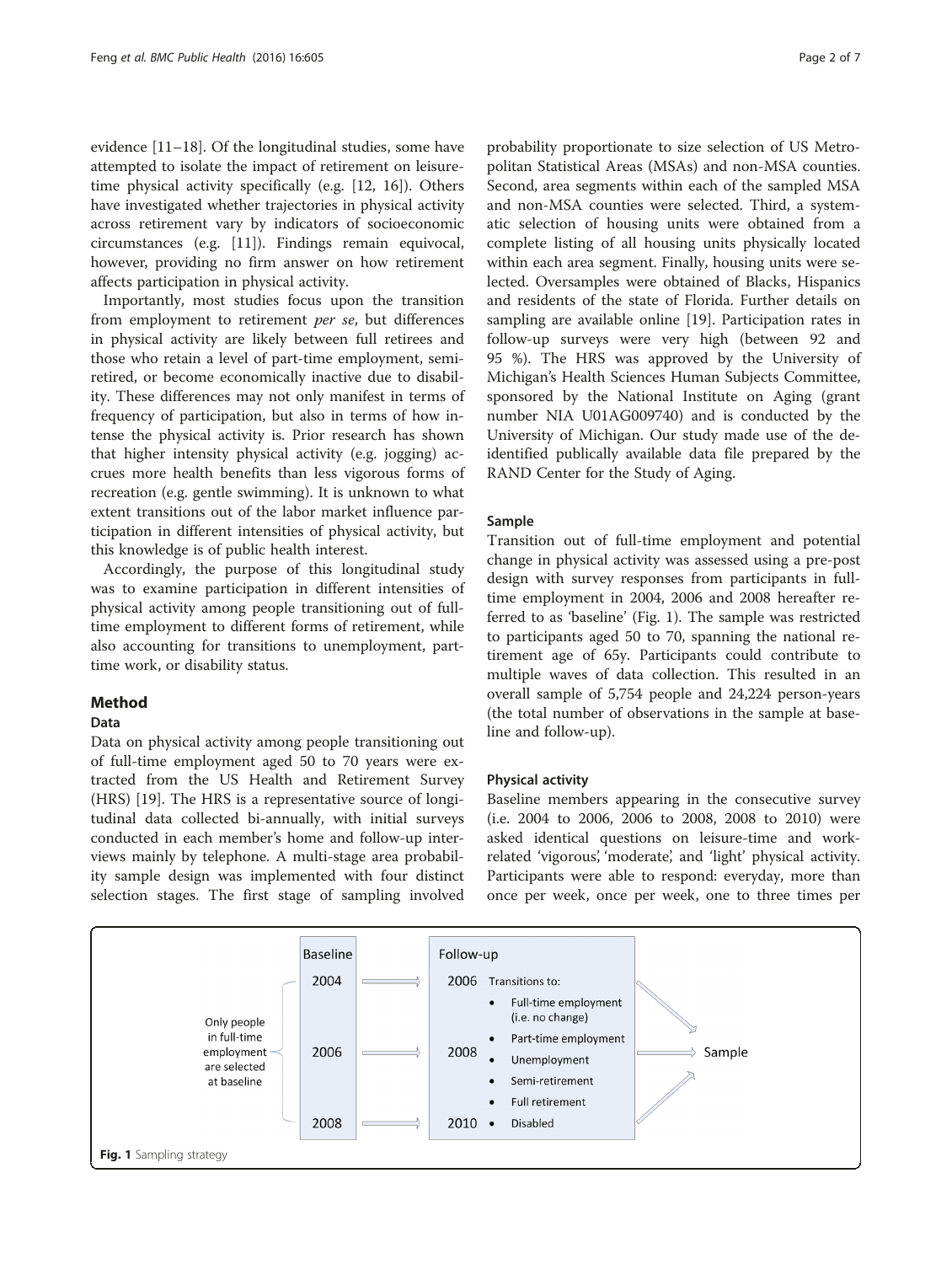month, or never. The wording of each question was as follows:

- "How often do you take part in sports or activities that are vigorous, such as running or jogging, swimming, cycling, aerobics or gym workout, tennis, or digging with a spade or shovel?" (classified by the authors as vigorous physical activity).
- "And how often do you take part in sports or activities that are moderately energetic such as, gardening, cleaning the car, walking at a moderate pace, dancing, floor or stretching exercises?" (classified by the authors as moderate physical activity).
- "And how often do you take part in sports or activities that are mildly energetic, such as vacuuming, laundry, home repairs?" (classified by the authors as light physical activity).

Binary variables for each measure were created, with the cut-point set at twice per week versus fewer occasions. This cut-point was a pragmatic choice standardized across vigorous, moderate and light intensities of physical activity, since responses more closely aligning with published physical activity guidelines [\[20](#page-6-0)] were not attainable.

#### Transitions out of full-time employment

Participants self-reported evidence of working, being retired, and disability. HRS considers working full-time as 35+ hours per week, at 36+ weeks per year. Less than 35 h per week is classified as part-time. HRS classifies people as semi-retired if they reported being part-time workers along with a mention of retirement. For people who were looking for work and did not mention retirement, they were classified as unemployed regardless of their age. Those mentioning retirement, who were not employed and not looking for work were classified as fully retired. All non-working people reporting a disability with no mention of retirement were classified as disabled. People who did not report any of the above were classified as 'not in the labor force'. A categorical variable was created describing transitions out of full-time employment at follow-up for every participant, including those who remained in full-time employment.

#### Adjustment for confounding

Participation in physical activity is well known to decline with age, with effect measure modification of this association by gender and potentially also by cohort [[21\]](#page-6-0). Time and status in the labor market, the risk of disability and unemployment are similarly related to age, gender and cohort [\[22](#page-6-0), [23\]](#page-6-0). As such, participants' age, gender and the baseline year of survey were included in the models to address potential sources of confounding.

#### Statistical analysis

The odds of participating in light, moderate or vigorous physical activity at least twice a week in relation to transitions out of full-time employment were estimated using logistic regression. Transitions out of full-time employment were fitted as categories, with people who remained in full-time employment as the reference group. Time was addressed using a binary variable and an interaction was fitted with transition to allow physical activity to vary accordingly. Controls for age, gender and cohort were introduced sequentially. Robust standard errors were used to adjust for repeated measures of the same participants over time [\[24](#page-6-0)]. Parameter estimates for logistic regression were exponentiated to Odds Ratios (OR) and 95 % Confidence Intervals (95 % CI). Analyses were conducted in 2013.

## Results

## Descriptive results

Table [1](#page-3-0) reports each transition group pooled across all cohorts (2004, 2006 and 2008) and time periods (baseline and follow-up). From a total of 23,842 person years, just over two-thirds remained in full-time employment. Approximately 11.8 % transitioned into part-time work, 10.2 % retired fully, and 7.1 % semi-retired, 2.2 % became unemployed and 0.7 % were classified as disabled. The mean age for those retiring (semi and fully) was just over 62 years old, in contrast to the mean age of all other transitional groups being under 60 years. The gender distribution among the groups remaining in fulltime employment and becoming unemployed were almost equal. Conversely, there was a 4:1 ratio of women to men transitioning to part-time work. Women were also over-represented, though to a lesser degree, among those groups transitioning to semi-retirement, full retirement, and disability status. Participation in physical activity everyday was rare across each transitional group, regardless of intensity. The majority of participants reported being physically active at least twice per week, with some variation between groups and intensity. Nonparticipation in all intensities of physical activity, but vigorous physical activity in particular, was especially high among people moving out of full-time employment into disability status.

#### Transition out of full-time employment

Table [2](#page-4-0) reports findings from the logistic regressions. Twice weekly participation in vigorous and light physical activity changed little for those who remained in fulltime employment, while moderate physical activity decreased between baseline and follow-up (OR 0.95, 95 %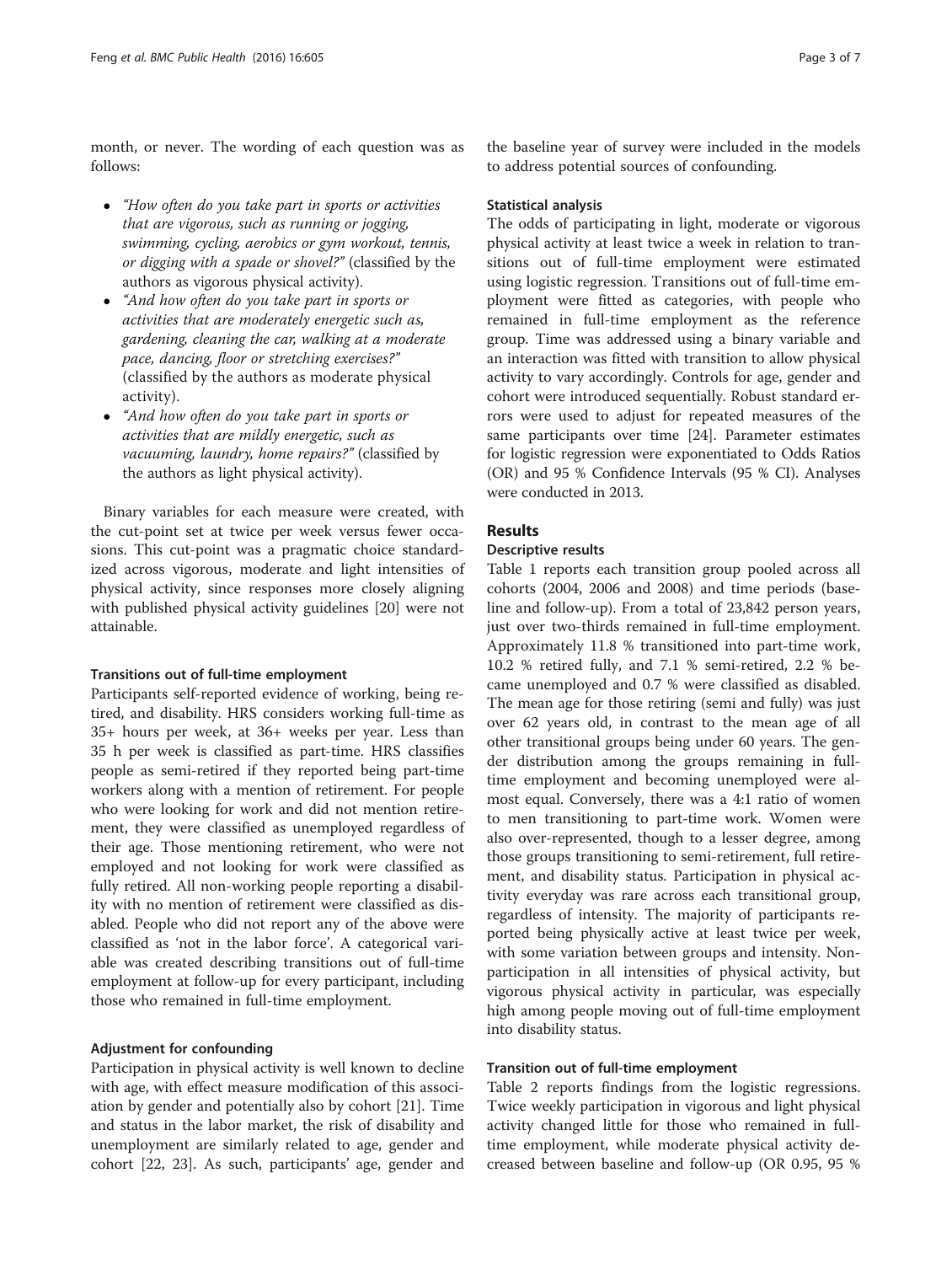|                                   |                                                      |                                            |                |                                |            |                           |              |                             |                | Disabled                      |            |
|-----------------------------------|------------------------------------------------------|--------------------------------------------|----------------|--------------------------------|------------|---------------------------|--------------|-----------------------------|----------------|-------------------------------|------------|
|                                   |                                                      |                                            |                |                                |            |                           |              |                             |                |                               | 0.7        |
|                                   |                                                      |                                            |                |                                |            |                           |              |                             |                |                               |            |
|                                   |                                                      |                                            |                |                                |            |                           |              |                             |                |                               |            |
|                                   |                                                      |                                            |                |                                |            |                           |              |                             |                |                               | 71.8       |
| 1,756                             | 10.9                                                 | 272                                        | 9.5            | 50                             | 9.3        | 181                       | 10.5         | 211                         | 8.5            | 6                             | 3.5        |
| 1,856                             | 11.6                                                 | 349                                        | 12.2           | 63                             | 11.7       | 163                       | 9.5          | 263                         | 10.6           | 11                            | 6.5        |
| 4,215                             | 26.2                                                 | 855                                        | 29.8           | 133                            | 24.7       | 490                       | 28.5         | 556                         | 22.4           | 29                            | 17.1       |
| 500                               | 3.1                                                  | 82                                         | 2.9            | 16                             | 3.0        | 45                        | 2.6          | 62                          | 2.5            | 2                             | 1.2        |
| Moderate physical activity (N, %) |                                                      |                                            |                |                                |            |                           |              |                             |                |                               |            |
| 1,750                             | 10.9                                                 | 293                                        | 10.2           | 75                             | 13.9       | 200                       | 11.6         | 428                         | 17.3           | 52                            | 30.6       |
| 1,727                             | 10.8                                                 | 283                                        | 9.9            | 68                             | 12.6       | 181                       | 10.5         | 279                         | 11.3           | 13                            | 7.7        |
| 2,972                             | 18.5                                                 | 454                                        | 15.8           | 106                            | 19.7       | 307                       | 17.9         | 412                         | 16.6           | 25                            | 14.7       |
| 8,185                             | 50.9                                                 | 1,579                                      | 55.1           | 245                            | 45.5       | 873                       | 50.8         | 1,150                       | 46.4           | 68                            | 40.0       |
| 1,436                             | 8.9                                                  | 259                                        | 9.0            | 44                             | 8.2        | 157                       | 9.1          | 209                         | 8.4            | 12                            | 7.1        |
| Light physical activity (N, %)    |                                                      |                                            |                |                                |            |                           |              |                             |                |                               |            |
| 685                               | 4.3                                                  | 87                                         | 3.0            | 26                             | 4.8        | 80                        | 4.7          | 167                         | 6.7            | 31                            | 18.2       |
| 981                               | 6.1                                                  | 104                                        | 3.6            | 39                             | 7.3        | 106                       | 6.2          | 164                         | 6.6            | 10                            | 5.9        |
| 3,597                             | 22.4                                                 | 495                                        | 17.3           | 113                            | 21.0       | 385                       | 22.4         | 534                         | 21.6           | 34                            | 20.0       |
| 9,056                             | 56.4                                                 | 1,805                                      | 62.9           | 291                            | 54.1       | 937                       | 54.5         | 1,359                       | 54.8           | 80                            | 47.1       |
| 1,751                             | 10.9                                                 | 377                                        | 13.2           | 69                             | 12.8       | 210                       | 12.2         | 254                         | 10.3           | 15                            | 8.8        |
| 58.3                              | 4.7                                                  | 58.8                                       | 5.1            | 57.5                           | 4.2        | 62.2                      | 4.7          | 62.1                        | 4.4            | 57.5                          | 4.4        |
|                                   |                                                      |                                            |                |                                |            |                           |              |                             |                |                               |            |
| 8206                              | 51.1                                                 | 664                                        | 23.2           | 274                            | 50.9       | 754                       | 43.9         | 1130                        | 45.6           | 68                            | 40.0       |
| 7864                              | 48.9                                                 | 2,204                                      | 76.9           | 264                            | 49.1       | 964                       | 56.1         | 1348                        | 54.4           | 102                           | 60.0       |
|                                   | 16,070<br>Vigorous physical activity (N, %)<br>7,743 | Work full-time (no change)<br>66.3<br>48.2 | 2,868<br>1,310 | Work part-time<br>11.8<br>45.7 | 538<br>276 | Unemployed<br>2.2<br>51.3 | 1,718<br>839 | Semi-retired<br>7.1<br>48.8 | 2,478<br>1,386 | Fully retired<br>10.2<br>55.9 | 170<br>122 |

<span id="page-3-0"></span>Table 1 Descriptive statistics, by transitions out of full-time employment

CI 0.91, 0.99). Differences in physical activity according to transitional categories at follow-up were evident. Baseline differences in physical activity across all intensities were greatest among participants transitioning from full-time to part-time employment compared to those who remained in full-time employment throughout the study period (vigorous OR 1.41 95 % CI 1.23, 1.61; moderate OR 1.28 95 % CI 1.12, 1.46; light OR 1.29 95 % CI 1.12, 1.49).

## Unemployment, economic inactivity due to disability and (semi) retirement

Table [2](#page-4-0) also shows those transitioning to unemployment were already among the least physically active at baseline irrespective of intensity (albeit, with 95 % CIs spanning unity). Those transitioning to full-time retirement were also among the least active (e.g. vigorous OR 0.71 95 % CI 0.61, 0.81; moderate OR 0.80 95 % CI 0.71, 0.90). Declines in physical activity were reported for those transitioning to economic inactivity due to a disability (vigorous OR 0.29 95 % CI 0.14, 0.64; moderate OR 0.56 95 % CI 0.33, 0.95; light OR 0.34 95 % CI 0.19, 0.63). Physical activity increased regardless of intensity among

participants transitioning to semi-retirement ( $p > 0.05$ ) and full retirement (e.g. vigorous OR 1.28 95 % CI 1.09, 1.51; moderate OR 1.24 95 % CI 1.07, 1.43). Light physical activity increased for those transitioning to unemployment (OR 1.40 95 % CI 1.02, 1.93), though less change was evident in moderate or vigorous physical activity.

## Trajectories in physical activity

Figure [2](#page-5-0) depicts the aforementioned results visually to aid interpretation. The most visually striking finding is the decline in physical activity, regardless of intensity, among people transitioning out of full-time employment to disability. The rise in light physical activity among those becoming unemployed is evident, as is also the higher levels of physical activity at baseline among those moving from full- to part-time employment. Some increase in physical activity was also observable among participants transitioning into semi and full retirement.

## **Discussion**

Insufficient physical activity is suggested to cause 6 % of coronary heart disease, 7 % of type 2 diabetes, 10 % of breast cancer, 10 % of colon cancer, and 9 % of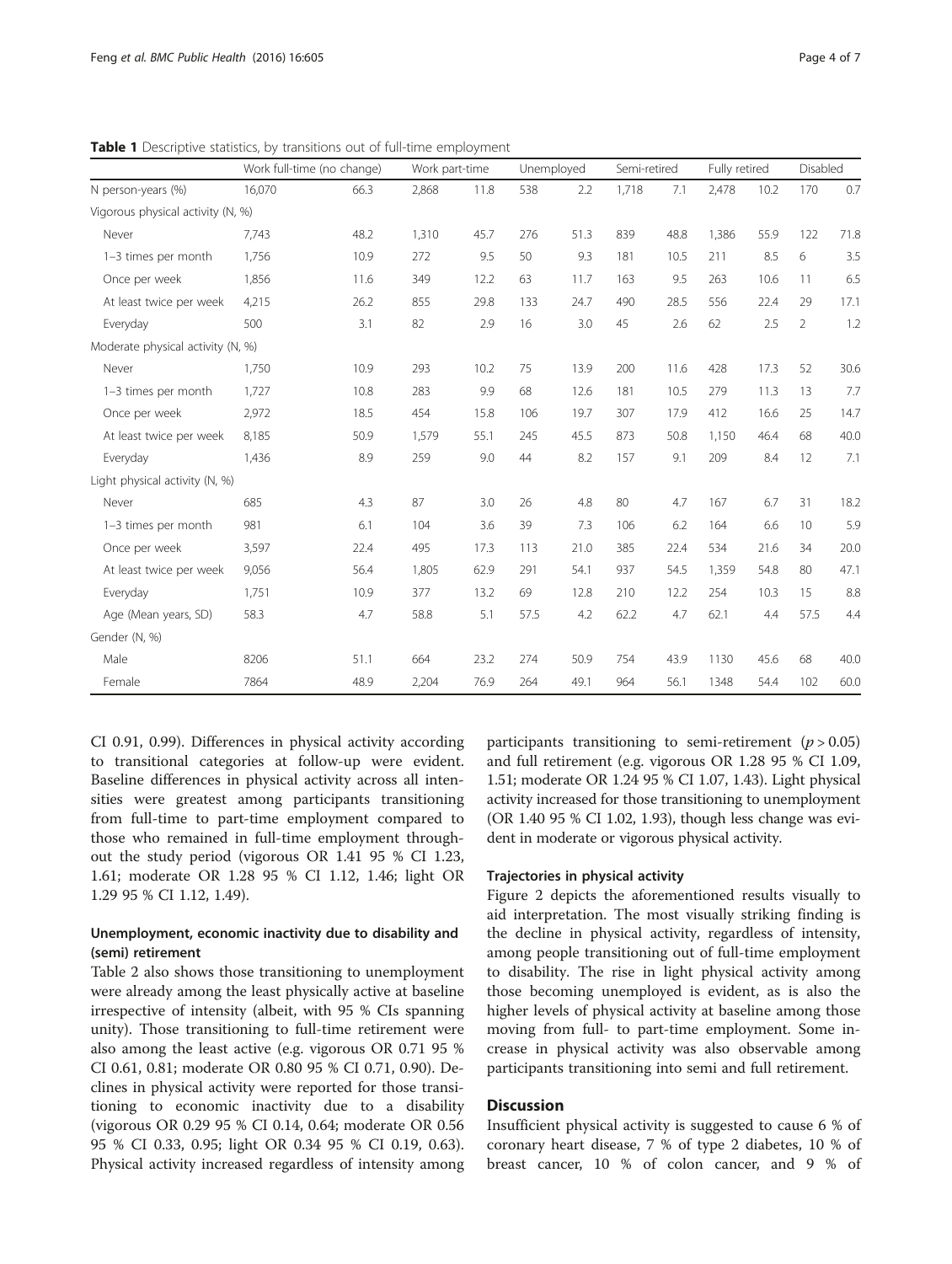|                                     | Vigorous physical activity |                    |           |                    |           | Moderate physical activity |           | Light physical activity |           |                    |           |                    |
|-------------------------------------|----------------------------|--------------------|-----------|--------------------|-----------|----------------------------|-----------|-------------------------|-----------|--------------------|-----------|--------------------|
|                                     | Model 1                    |                    | Model 2   |                    | Model 1   |                            | Model 2   |                         | Model 1   |                    | Model 2   |                    |
|                                     | <b>OR</b>                  | 95 % CI            | <b>OR</b> | 95 % CI            | <b>OR</b> | 95 % CI                    | <b>OR</b> | 95 % CI                 | <b>OR</b> | 95 % CI            | <b>OR</b> | 95 % CI            |
| Time (ref: baseline)                |                            |                    |           |                    |           |                            |           |                         |           |                    |           |                    |
| Follow-up                           | 0.94                       | $(0.90, 0.98)$ *** | 0.99      | (0.94, 1.03)       | 0.91      | $(0.88, 0.95)$ ***         | 0.95      | $(0.91, 0.99)$ **       | 0.91      | $(0.88, 0.95)$ *** | 0.98      | (0.94, 1.03)       |
| Transition<br>(ref: Work Full-Time) |                            |                    |           |                    |           |                            |           |                         |           |                    |           |                    |
| Work Part-Time                      | 1.20                       | $(1.05, 1.37)$ **  | 1.41      | $(1.23, 1.61)$ *** | 1.21      | $(1.06, 1.38)$ **          | 1.28      | $(1.12, 1.46)$ ***      | 1.51      | $(1.31, 1.74)$ *** | 1.29      | $(1.12, 1.49)$ *** |
| Unemployment                        | 0.89                       | (0.68, 1.17)       | 0.86      | (0.65, 1.14)       | 0.79      | (0.61, 1.01)               | 0.77      | $(0.60, 0.99)^*$        | 0.85      | (0.66, 1.09)       | 0.81      | (0.63, 1.05)       |
| Semi-Retired                        | 1.01                       | (0.86, 1.18)       | 1.15      | (0.98, 1.35)       | 0.96      | (0.83, 1.11)               | 1.05      | (0.90, 1.21)            | 0.94      | (0.81, 1.10)       | 1.05      | (0.90, 1.22)       |
| <b>Fully Retired</b>                | 0.71                       | $(0.61, 0.81)$ *** | 0.79      | $(0.69, 0.92)$ **  | 0.74      | $(0.65, 0.83)$ ***         | 0.80      | $(0.71, 0.90)$ ***      | 0.87      | $(0.77, 0.99)^*$   | 0.96      | (0.85, 1.10)       |
| Disabled                            | 0.86                       | (0.53, 1.40)       | 0.90      | (0.55, 1.46)       | 0.79      | (0.51, 1.21)               | 0.79      | (0.51, 1.21)            | 1.05      | (0.66, 1.67)       | 0.95      | (0.59, 1.53)       |
| Transition x Time                   |                            |                    |           |                    |           |                            |           |                         |           |                    |           |                    |
| Time x Work Part-Time               | 0.95                       | (0.85, 1.07)       | 0.95      | (0.85, 1.07)       | 0.99      | (0.88, 1.11)               | 0.99      | (0.88, 1.11)            | 1.06      | (0.92, 1.21)       | 1.06      | (0.92, 1.22)       |
| Time x Unemployment                 | 1.09                       | (0.80, 1.48)       | 1.09      | (0.80, 1.48)       | 1.02      | (0.77, 1.34)               | 1.02      | (0.77, 1.34)            | 1.39      | $(1.02, 1.89)^*$   | 1.40      | $(1.02, 1.93)^*$   |
| Time x Semi-Retired                 | 1.17                       | (0.99, 1.38)       | 1.17      | (0.99, 1.39)       | 1.11      | (0.94, 1.30)               | 1.11      | (0.94, 1.30)            | 1.08      | (0.90, 1.29)       | 1.08      | (0.90, 1.30)       |
| Time x Fully-Retired                | 1.28                       | $(1.09, 1.50)$ **  | 1.28      | $(1.09, 1.51)$ **  | 1.24      | $(1.07, 1.43)$ **          | 1.24      | $(1.07, 1.43)$ **       | 1.10      | (0.95, 1.28)       | 1.11      | (0.95, 1.29)       |
| Time x Disabled                     | 0.30                       | $(0.14, 0.64)$ **  | 0.29      | $(0.14, 0.64)$ **  | 0.56      | $(0.33, 0.95)^*$           | 0.56      | $(0.33, 0.95)^*$        | 0.35      | $(0.20, 0.64)$ *** | 0.34      | $(0.19, 0.63)$ *** |
| Cohort (ref: 2004)                  |                            |                    |           |                    |           |                            |           |                         |           |                    |           |                    |
| 2006                                | 0.97                       | (0.92, 1.01)       | 0.99      | (0.94, 1.04)       | 0.99      | (0.95, 1.04)               | 1.01      | (0.96, 1.05)            | 1.01      | (0.96, 1.06)       | 1.03      | (0.98, 1.09)       |
| 2008                                | 0.97                       | (0.91, 1.04)       | 1.02      | (0.95, 1.09)       | 0.90      | $(0.85, 0.96)$ ***         | 0.93      | $(0.87, 0.99)^*$        | 0.95      | (0.89, 1.01)       | 0.98      | (0.91, 1.05)       |
| Gender (ref: Male)                  |                            |                    |           |                    |           |                            |           |                         |           |                    |           |                    |
| Female                              |                            |                    | 0.60      | $(0.54, 0.66)$ *** |           |                            | 0.84      | $(0.77, 0.91)$ ***      |           |                    | 1.92      | $(1.76, 2.09)$ *** |
| Age                                 |                            |                    | 0.98      | $(0.97, 0.99)$ *** |           |                            | 0.98      | $(0.97, 0.99)$ ***      |           |                    | 0.96      | $(0.95, 0.97)$ *** |
| N (Observations)                    | 24224<br>24224             |                    |           | 24224<br>24224     |           |                            |           |                         | 24224     |                    | 24224     |                    |
| N (Clusters)                        | 5754<br>5754               |                    |           | 5754               |           | 5754                       |           | 5754                    |           | 5754               |           |                    |

<span id="page-4-0"></span>Table 2 Association between the propensity for vigorous, moderate and light physical activity at least twice a week, and transitions out of full-time employment (people who remained in full-time employment are the reference group): partially and fully adjusted logistic regression with robust standard errors

\*\*\*  $p < 0.001$ ; \*\*  $p < 0.01$ ; \*  $p < 0.05$ 

premature mortality [\[25](#page-6-0)]. Although finding opportunities to promote the initiation and maintenance of physically active lifestyles is needed across the lifecourse, this study supports previous evidence that indicates the process of retirement as one such time period [\[8](#page-6-0)–[18\]](#page-6-0).

Our findings enhance prior knowledge by revealing that participation in physical activity varies by the type of transition out of full-time employment among people approaching retirement. To indicate that there is merely one pathway to retirement does not acknowledge the complexity involved. The clear differences in physical activity among people transitioning from full-time employment to semi-retirees, full retirees, part-time workers and the unemployed among people in middle-to-older age is a potentially important finding that warrants attempts at replication.

Inevitably, the findings raise questions and hypotheses requiring analyses that are beyond the remit of the paper and, in some cases, also the data available. For example, is the rise in physical activity regardless of intensity among people moving into semi-retirement due to less time spent in employment? Why are people who move into part-time work already more physically active than their counterparts who remained in full-time work? Is the rise in light physical activity among people who become unemployed sustained among those who re-enter some level of employment? What factors buffer the potential impact of disability on the substantial decreases in physical activity? What types of activities do people become more or less engaged in and are there differences between transitional groups? To what extent do changes in physical activity coinciding with the transition out of full-time employment reflect personal choices versus any number of possible competing demands upon time, including informal caring and volunteering? This is not an exhaustive list and it is clear that much remains unknown. Yet, the need to promote physical activity in ageing populations remains a pressing concern and these hypotheses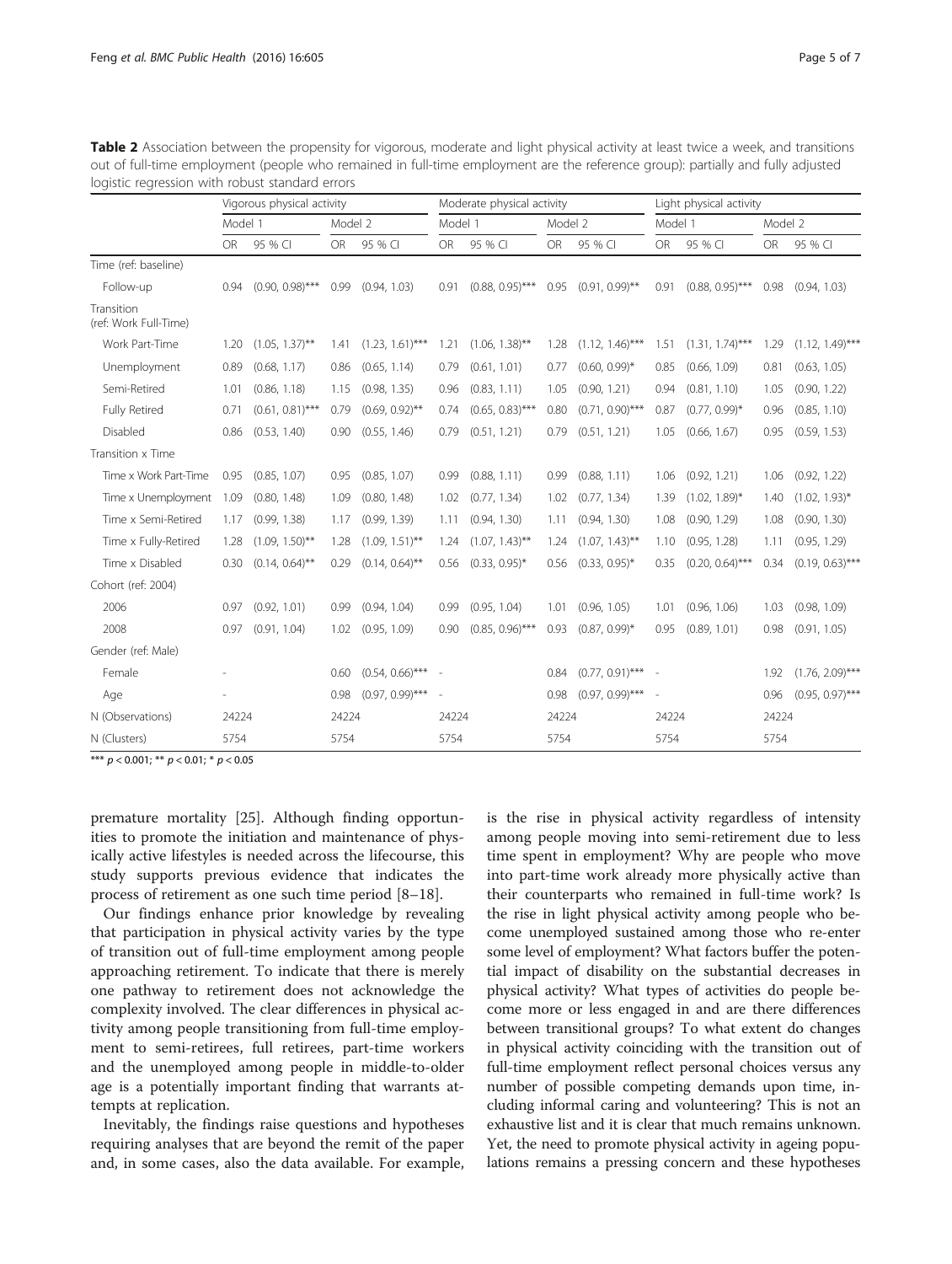<span id="page-5-0"></span>

warrant investigation in order to target future interventions accordingly.

#### Strengths and limitations

A merit of this study is the longitudinal design with which changes in physical activity can be observed in association with transitions out of full-time employment. Cross-sectional studies, by comparison, are unable to address this putative change in exposure without incurring bias. Variation in results by intensity of physical activity indicates the ability to differentiate between light, moderate and vigorous forms to be a further strength.

Data prior to 2004 could not be included as wording of physical activity questions varied from those from 2004 onwards, restricting the sample size. Furthermore, self-reporting of physical activity may be prone to error related to unmeasured factors that also determine transitions out of full-time employment. Objective measurement of physical activity was not possible in this case, but future work in this regard would help to further enhance a growing scientific literature on retirement and physical activity.

Overlap between transitional categories during the period between baseline and follow-up is somewhat inevitable and that additional complexity could influence the results in unpredictable ways. Many people, for example, may self-classify as disabled and retired, but in these analyses they would be in the retired category, with the disabled category reserved for those who were not retired. Disentangling trajectories in physical activity across more granular transitional categories may be possible in future research.

## Conclusion

Transitions out of full-time employment are heterogeneous. Trajectories in physical activity that coincide with these transitions are similarly variable. Further investigation is needed to replicate these findings and to determine potential reasons why, in order to identify potential points for intervention.

#### Abbreviations

95 % CI, 95 % confidence intervals; HRS, health and retirement survey; MSA, Metropolitan Statistical Areas; NIA, National Institute on Aging; OR, odds ratios; PA, physical activity

#### Acknowledgements

We are grateful for the use of the US Health and Retirement Study public use dataset, produced and distributed by the University of Michigan with funding from the National Institute on Aging (grant number NIA U01AG009740), Ann Arbor, MI.

#### Funding

No funding was sought or received for this study.

### Availability of data and materials

Enquiries with regards to obtaining a copy of the Health and Retirement Survey should go to the University of Michigan, the data custodian.

#### Authors' contributions

Conceived and designed the experiments: XF, KC, GSK, TAB Performed the experiments: XF, TAB. Analyzed the data: XF, TAB. Wrote the paper: XF, KC, GSK, TAB. All authors read and approved the final manuscript.

#### Competing interests

The authors declare that they have no competing interests.

#### Consent for publication

Not applicable.